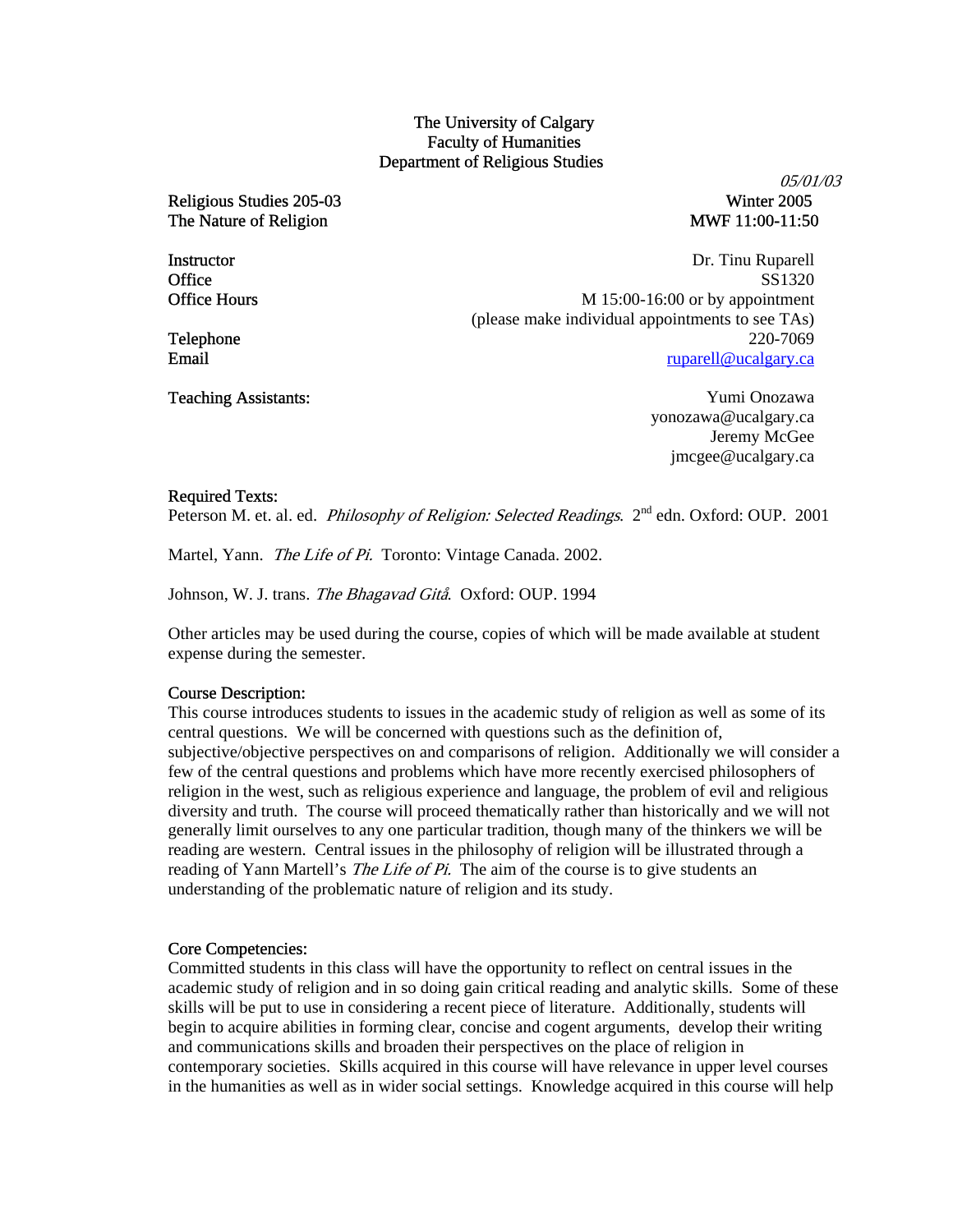students reflect more clearly and critically on the nature of religion in society and their own religious narratives.

## Course Requirements

There will be three assessments for this course:

| Assessments                   | Date                       | Weight /100% |
|-------------------------------|----------------------------|--------------|
| Assessment 1<br>Format TBA in | 18 Feb 2005                | 30%          |
| class                         |                            |              |
| Assessment 2                  | 13 Apr 2005                | 40%          |
| Format TBA in                 |                            |              |
| class                         |                            |              |
| Responses to Life             | Weekly                     | 30%          |
| of Pi                         | $(10\%$ completion, $10\%$ |              |
|                               | first assessed response,   |              |
|                               | 10% second assessed        |              |
|                               | response)                  |              |

### There will be no registrar-scheduled final exam.

### Weekly responses:

A significant part of this course will be the Friday discussion sessions where students will be given some opportunity to engage with the material and their fellow students through considering a piece of literature. Friday sessions will begin January  $28<sup>th</sup>$ . The class will be divided into three groups and each student will be expected to participate fully in the discussions. Weekly 1 page, single-spaced typed responses are required to assigned questions and are due at the beginning of class, each Friday as indicated on the syllabus. The responses element is graded as follows: 10% for submitting all of the required responses. Of your submitted responses two will be chosen at random to be assessed, each counting for a further 10%.

# Grading

A numerical mark will be given for each course requirement. A letter grade will be assigned on the following number and letter grade scheme:

| $100 - 96$ | $95 - 90$ |    | $89 - 85$ |
|------------|-----------|----|-----------|
| $84 - 80$  | 79 - 75   | B- | 74 - 70   |
| $69 - 65$  | $64 - 60$ |    | $59 - 55$ |
| 54 - 53    | 52-50     |    | Under 50  |

N.B. All written assignments will be graded with regard to both form and content.

# NB. POLICY WITH REGARDING MISSED ASSESSMENTS

Assessment dates are firm. Without acceptable documentation (i.e. medical certificate, police report, bereavement notice, confirmation of religious observance, or court summons) or without PRIOR arrangement with the instructor, missed assessments will be awarded an 'F'.